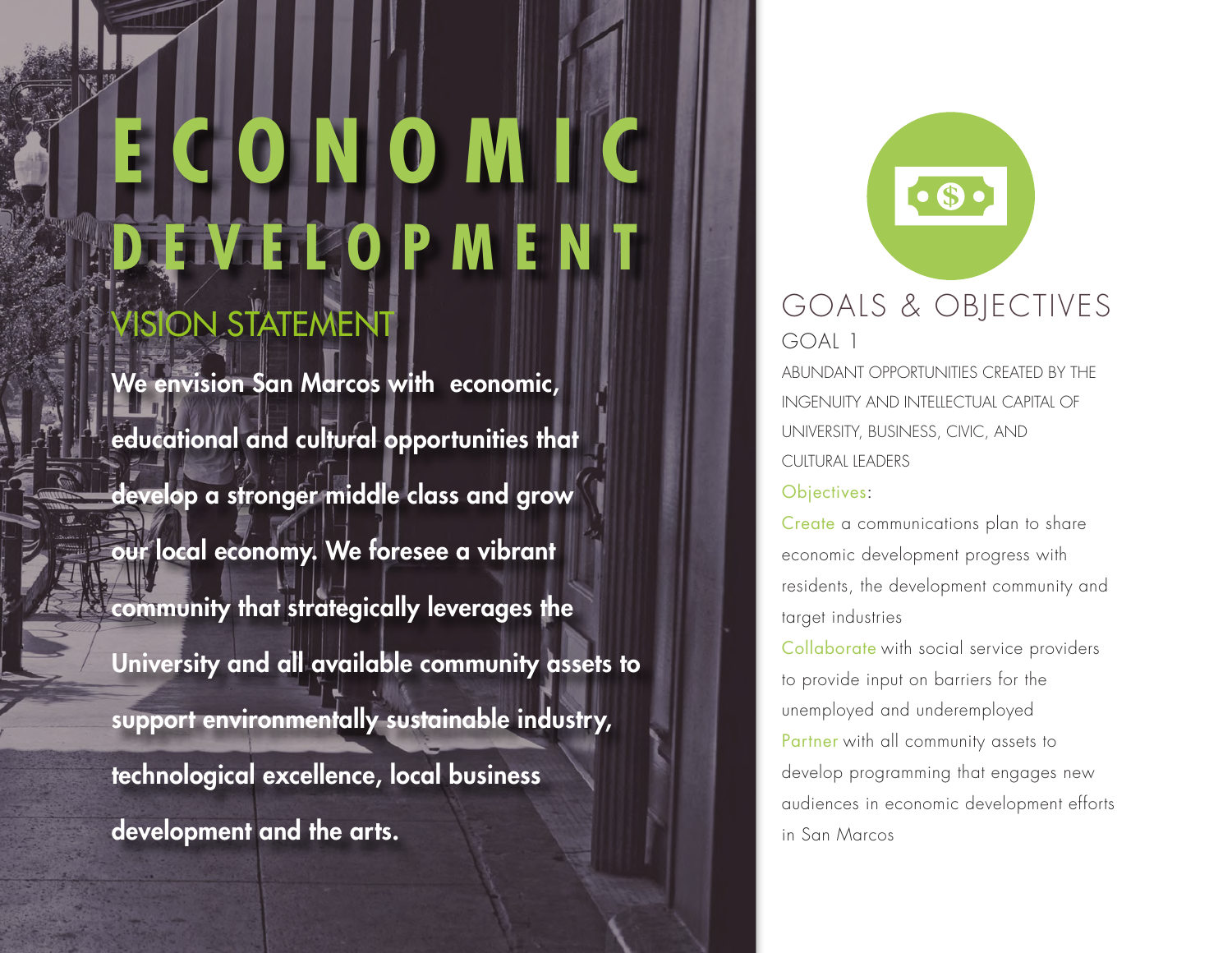## GOAL 2 WORKFORCE AND EDUCATION EXCELLENCE Objectives:

Develop a strategy with appropriate partners to promote the San Marcos CISD as an educational system of choice

Promote all community education options to local and prospective residents Pursue partnerships to support Core 4's programming and capital funding needs

Collaborate with all educational institutions to support workforce development for specific industry needs Improve communication between workforce training providers, public school systems, higher education institutions, job seekers and local business leaders

#### GOAL 3

EMERGING MARKETS AND INDUSTRY RELATIONSHIPS THAT GENERATE QUALITY ENTREPRENEURIAL AND EMPLOYMENT OPPORTUNITIES Objectives:

Conduct target industry marking plans regularly

Increase the amount of Class A office and industrial space that is attractive to target industries

Develop industrial settings that provide shovel ready opportunities for prospective companies and employers Identify gaps in utilities for employment and activity nodes, re-prioritize Capital Improvement Projects to support the preferred scenario



#### $GOMA$

AN ENHANCED AND DIVERSE LOCAL ECONOMIC ENVIRONMENT THAT IS PROSPEROUS, EFFICIENT AN PROVIDES IMPROVED OPPORTUNITIES TO RESIDENTS Objectives:

Establish a process to analyze the market impacts of Capital Improvements Plan projects from an economic development perspective Develop programs to support local businesses to encourage job creation and capital investment

Create a pro-active, comprehensive strategy to attract development consistent with the plan Create a plan to relocate City Hall prioritizing the Downtown in site selection

Create a regulatory framework that will encourage residential development Downtown

Integrate economic development into the 2013 Transportation Plan Update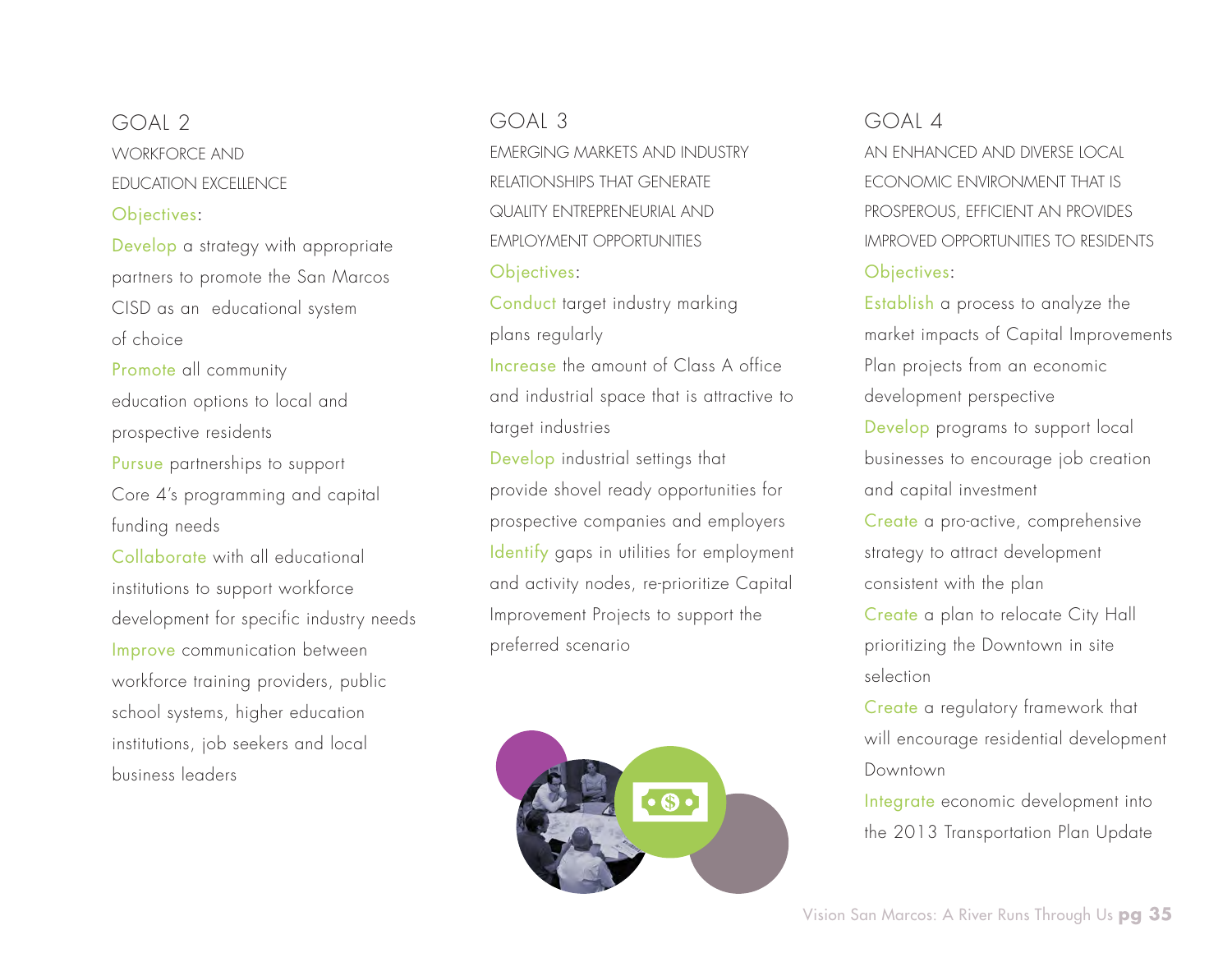Create opportunities for local companies to procure contracts with governmental agencies and educational institutions

## GOAL 5 FISCALLY RESPONSIBLE INCENTIVES FOR ECONOMIC DEVELOPMENT Objectives:

Reflect the Comprehensive Plan, Economic Development Strategic Plan and Downtown Master Plan in the city's incentive policy

Review incentive policies with consideration of current economic development strategy, as well as labor, infrastructure, capital and business cost requirements of target industries Develop a standard process for reviewing and scoring prospects for incentives, with weight only going to projects that create permanent diverse, high paying jobs in the areas that are environmentally sustainable

Expedite the entitlement process for high performance local or preferredindustry employers locating in the activity nodes or Employment centers of the preferred scenario Evaluation of city-owned property that might be sold for economic development in order to raise revenue and/or reduce debt Create incentive packages to support entrepreneurs, target industries and growing industry sectors GOAL 6 PROMOTE AND SUPPORT THE MAXIMUM POTENTIAL OF THE SAN MARCOS MUNICIPAL AIRPORT Objectives:

Enact appropriate regulations and plans to protect airport operations and enhance future development



GOAL 7 SPORTS TOURISM, ECO-TOURISM, RETAIL TOURISM AND THE COMMUNITY'S 13,000 YEAR HERITAGE AS AN ECONOMIC GENERATOR Objectives: Maximize development opportunities within the airport boundary Develop connections between the community and airport including enhanced road, transit and utility infrastructure Build internal airport community

Engage appropriate partners to create a citywide strategy to better protect the area's natural resources and ecosystem's history Create an arts and cultural center/ district Develop and maintain a high-

quality system of parks, natural areas, greenways and trails to draw visitors and encourage new business opportunities